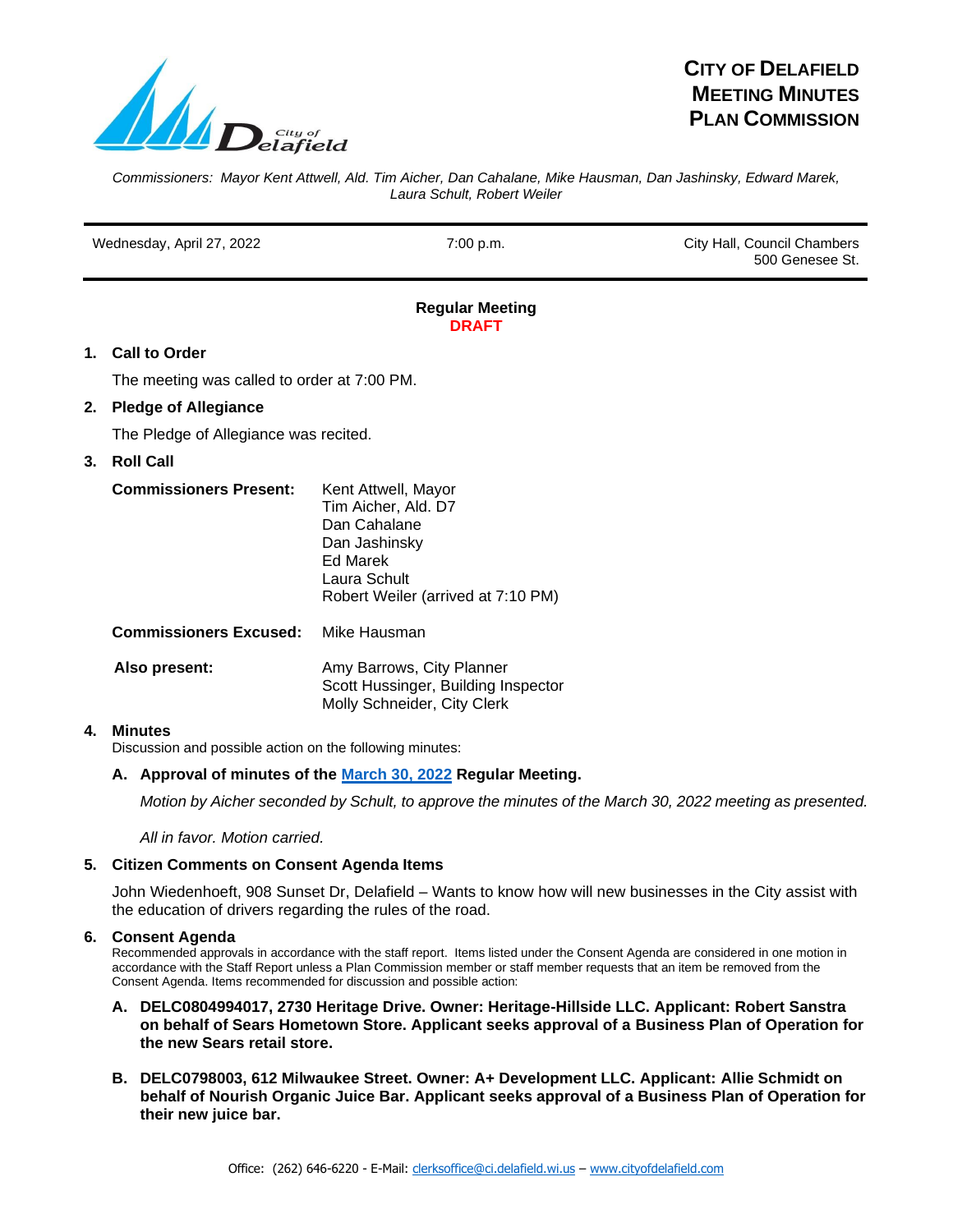- **C. DELC0804999010, 3105 Golf Road. Owner: Ramco-Gershenson Properties LP. Applicant: Zane Nichols on behalf of Kohl's/Sephora. Applicant seeks approval of Site Plan and Appearance Review and Permanent Signage for new exterior paint on the building façade, a new wall-mounted sign and two face changes to existing pylon signs.**
- **D. DELC0793020001, 719 Genesee Street. Owner: Hendricks Commercial Properties, LLC. Applicant: Emily Wellskopf on behalf of Birchwood Wells. Applicant seeks approval of a Business Plan of Operation for the new Birchwood Wells retail store.**

*See the Planner's Report in the April 27, 2022 ePacket for detailed information on these proposals.*

*Motion by Schult seconded by Marek, to approve the consent agenda as presented.* 

*All in favor. Motion carried.*

## **7. Public Hearing:**

**A. Public Hearing #1:**

| Location:<br>1100 STH 83 and 1210 STH 83, DELC0784971003, DELC0784971004, &<br><b>DELC0784975</b><br>Elmbrook Church, Inc.<br><b>Owner:</b><br><b>Applicant:</b><br>Jennifer Akin<br>Matter:<br>installation of a temporary tent to provide shelter for outdoor activities | Topic: | <b>Elmbrook Church Conditional Use Amendment</b>                     |
|----------------------------------------------------------------------------------------------------------------------------------------------------------------------------------------------------------------------------------------------------------------------------|--------|----------------------------------------------------------------------|
|                                                                                                                                                                                                                                                                            |        |                                                                      |
|                                                                                                                                                                                                                                                                            |        |                                                                      |
|                                                                                                                                                                                                                                                                            |        |                                                                      |
|                                                                                                                                                                                                                                                                            |        | Conditional Use Amendment to allow summer programming, including the |

Attwell opened the Public Hearing at 7:03 PM.

Hearing no one present who wished to speak, the Public Hearing was closed at 7:04 PM.

## **B. Public Hearing #2:**

| Topic:            | Planned Unit Development Conditional Use – General Development Plan<br><b>Amendment</b> |
|-------------------|-----------------------------------------------------------------------------------------|
| Location:         | Unknown address on Nashotah Road, DELC0742982, DELC0743999006, and<br>DELC0743999009    |
| Owner:            | <b>Hawthorn Farm Properties, LLC</b>                                                    |
| <b>Applicant:</b> | John Siepmann                                                                           |
| <b>Matter:</b>    | <b>Conditional Use Amendment for Planned Unit Development - General</b>                 |

Attwell opened the Public Hearing at 7:04 PM.

**Development Plan**

Hearing no one present who wished to speak, the Public Hearing was closed at 7:05 PM.

## **8. Citizen Comments on items other than Consent Agenda Items and Public Hearing**

Phil Schuman, 1717 Nagawicka Rd, Hartland – Spoke regarding item number 10.C. Lives immediately south of Seven Seas property. Approves of the proposal. Asked that the 8-foot-high sound barrier fending be extended along the area close to the house and deck on his property. Asked about the sewer effects on the private wells, wants to ensure that wells are not contaminated.

Terry Giles, 1607 Weber Ct and 1615 Nagawicka Rd, Hartland – Spoke regarding item number 10.C. Noted he has a deed restriction on the Seven Seas property and is impressed with the proposal for the property.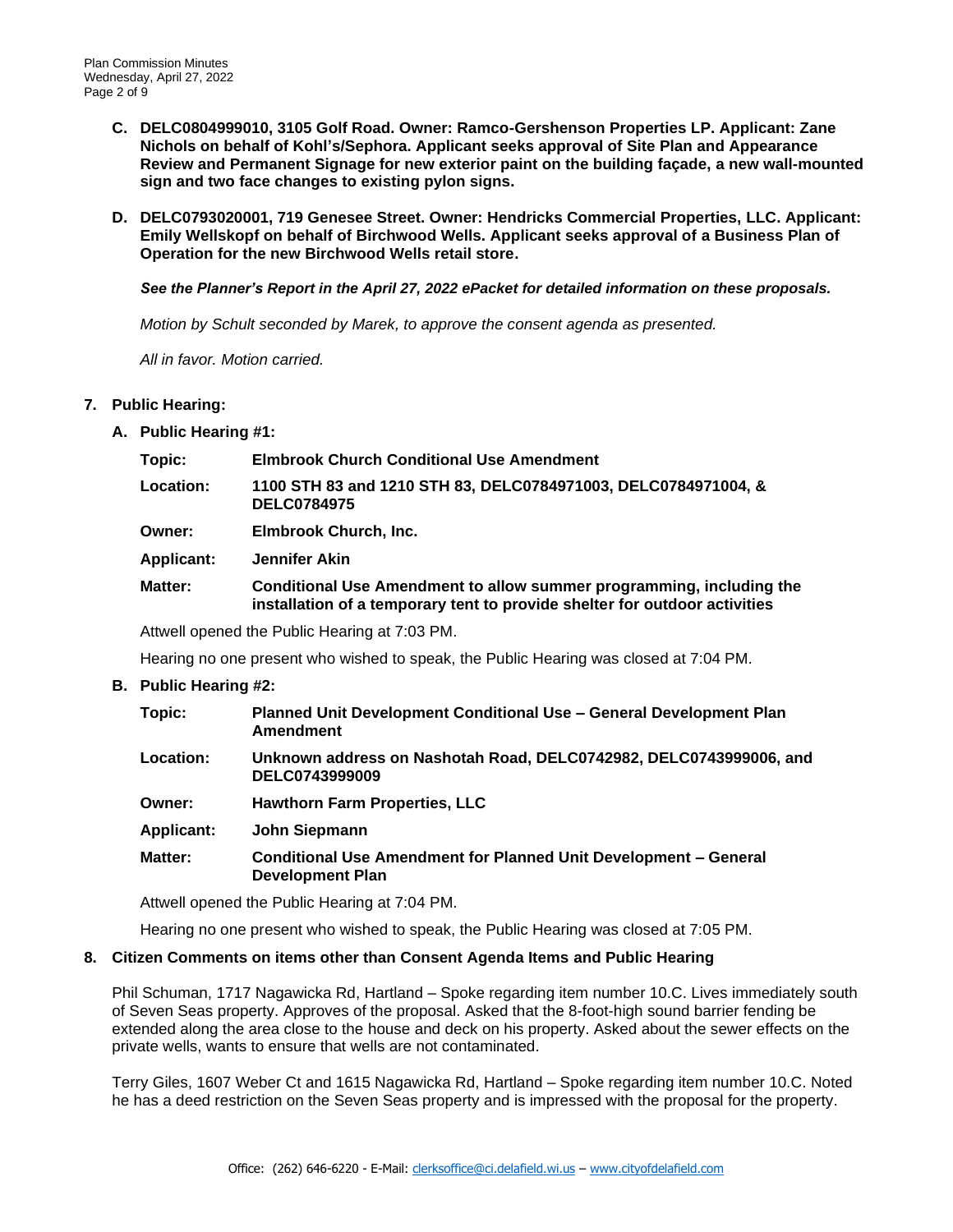Marcia Stocks, 226 Genesee St, Delafield – Spoke regarding item 11.B., regarding the zoning change to not allow properties with businesses to not have access to Genesee St. The alleyway proposal would require all properties to be sold at once. Asked if the proposal had been gone through only for the benefit of one applicant? All other properties north of this area on Genesee St have access to Genesee St. The speed limit is the same along the whole road.

Jacob Feutz, 208 Genesee St, Delafield – spoke regarding item 11.A. Opposes the Land Use Plan change. His home was in a residential neighborhood, and he opposes the change as a property owner in the area being proposed for the change. If the neighboring properties were to change to businesses, this would no longer be neighborhood he would want to live in. Does not oppose the single property being changed but does not want to see the rest of the neighborhood convert to commercial.

Susie Thompson, 700 Milwaukee St, Delafield – Spoke regarding 11.B., 11.A., and 9.B. She would like to see consistency with the Zoning code terms used. Noted that expanding the Business area along Genesee opens up questions in the community regarding expanding that type of district throughout the City. The Siepmann presentation is beautiful.

## **9. Unfinished Business**

Discussion and possible action on the following items:

**A. DELC0784971003, DELC0784971004, & DELC0784975, 1100 and 1210 STH 83. Owner: Elmbrook Church, Inc. Applicant: Jennifer Akin. Applicant is requesting that Plan Commission discuss and provide feedback regarding a Conditional Use Amendment to allow summer programming, including the installation of a temporary tent to provide shelter for outdoor activities and schedule a public hearing for the same.**

#### *See the Planner's Report in the April 27, 2022 ePacket for detailed information on this proposal.*

Andrew Johnston, 2822 Ridley Rd., was present to speak regarding the proposal.

Barrows summarized the proposal. The tent will only be used during the summer programming. The Conditional Use limits the term of the tent usage to three months during the summer.

Aicher asked if the proposed Conditional Use limits the size of the tent for the future? He would like to increase the allowance so the Church would not have to return if there is growth in the program. Barrows will have to adjust the Conditional Use accordingly.

*Motion by Aicher seconded by Marek, to recommend that Common Council approve the Conditional Use Amendment to allow summer programming, including the installation of a temporary tent in the sized proposed and up to twice the size or quantity, to provide shelter for outdoor activities subject to the terms and Conditions of the enclosed Conditional Use Agreement, which is subject to Attorney Review.*

#### *All in favor. Motion carried.*

**B. DELC0742982, DELC0743999006, and DELC0743999009, Unknown address on Nashotah Road. Owner: Hawthorn Farm Properties, LLC. Applicant: John Siepmann. Applicant is seeking an amendment to the Conditional Use Permit for a Planned Unit Development – General Development Plan to accommodate a 13-lot single family subdivision on the south side of Nashotah Road rather than the previously proposed 24-unit development with two units per building.** 

## *See the Planner's Report in the April 27, 2022 ePacket for detailed information on this proposal.*

John Siepmann & Chris Siepmann, W240N1221 Pewaukee Rd., Waukesha, were present to discuss the proposal.

Barrows explained this is to modify the General Development Plan that was already approved. The change to all single-family lots is due to the success of the single-family units in the first phase. The density is transferred to the northside of the road, as they are allowed 52 units. This density issue will be further dealt with as part of the Specific Implementation Plan.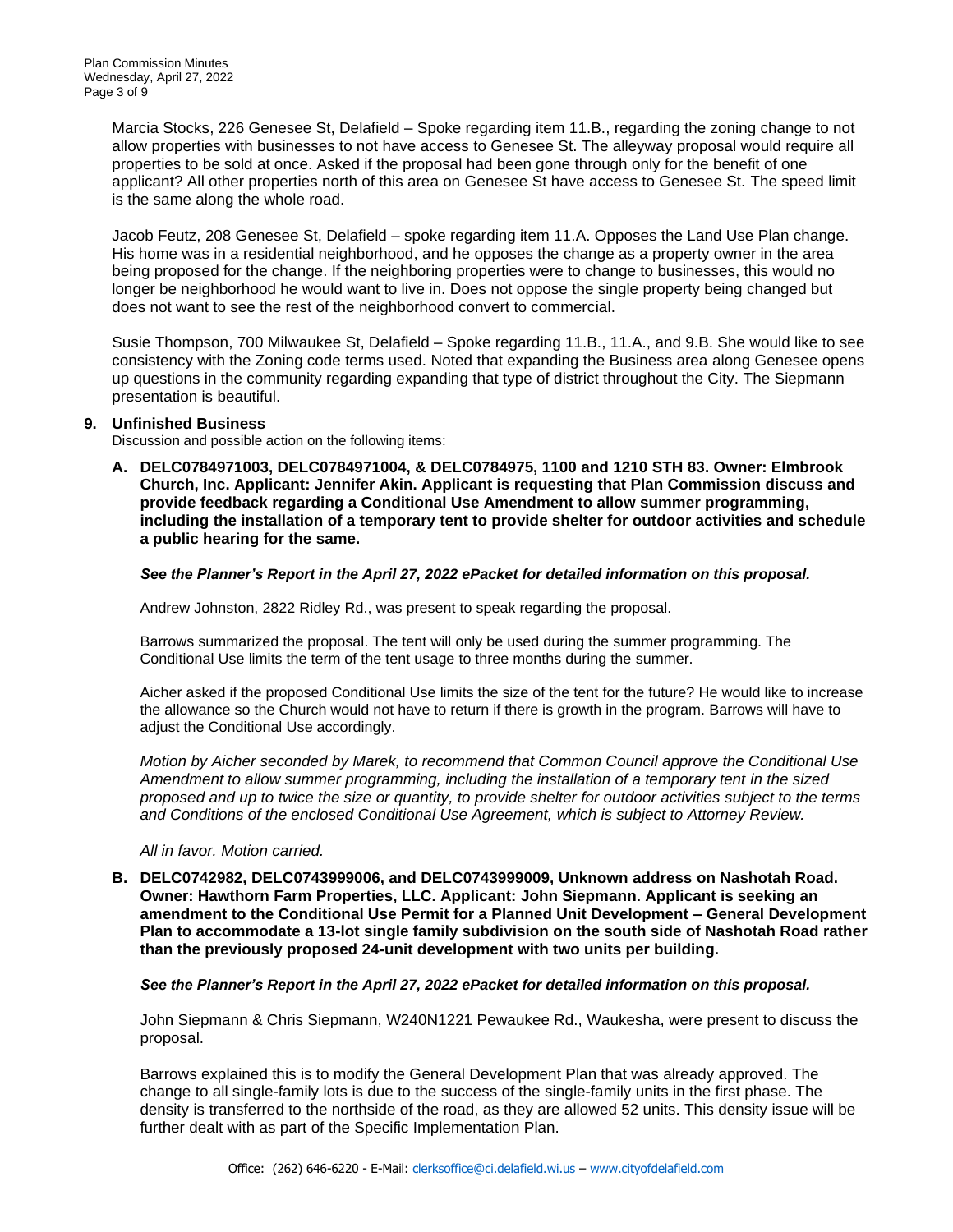Siepmann explained this is an extension of the already approved development on north side. The development will have the same feel as the existing development and will have the same deed restrictions. The stormwater retention pond is part of a previous agreement and will be developed for a nice center piece for the path that is being developed.

Aicher asked about the access road and whether it is emergency access only. Siepmann confirmed it was emergency access only.

Attwell noted some topics will need to be addressed in the developer's agreement. He asked about the shelter and who would maintain that. Siepmann suggested it would be dedicated to the city for maintenance. The circle trail on the map provided will be public.

*Motion by Aicher seconded Weiler, to approve the General Development plan amendment to accommodate the 13-lot single family subdivision on the south side of Nashotah Road rather than the previously proposed 24-unit development with two units per building.* 

*All in favor. Motion carried.* 

#### **10. New Business**

Discussion and possible action on the following items:

**A. DELC0743999006, Unknown address on Nashotah Road. Owner: Hawthorn Farm Properties, LLC. Applicant: John Siepmann. Applicant is seeking Preliminary Plat and Specific Implementation Plan approval to develop a 13-lot single family conservation design subdivision on the south side of Nashotah Road.**

#### *See the Planner's Report in the April 27, 2022 ePacket for detailed information on this proposal.*

John Siepmann & Chris Siepmann, W240N1221 Pewaukee Rd., Waukesha, were present to discuss the proposal.

Barrows explained that there is a 1070 ft long cul-de-sac so emergency access is provided as required. The Fire Department should confirm this is appropriate. The applicant is constructing the trails to Mission Road. The storm water feature will be in the City's out lot and will become an amenity of the path as part of the park system. The maintenance of the shelter needs to be reviewed. The surveyor and engineer have reviewed the plans. Very few surveyor comments but the engineer comments are more substantial. The grading plan was reviewed. There is significant grading required. There is no lighting plan being proposed. The landscape plan is similar to phase one. The fencing and signage will be the same. The proposed name is Hawthorn Farms South. 10 trees will have to be removed which equals 202 caliper inches and the proposed plantings will exceed that much. No fee in lieu of will be required regarding the tree mitigation. A draft developer's agreement is in the packet. Construction and payment responsibilities need to be identified regarding road on the north side of the development. The open space management agreement has been provided. The fee in lieu of fire protection payment is being paid.

Jashinsky noted this should also go to Public Works Committee for review and recommendation. Attwell requested signage for the crosswalk be reviewed. Siepmann noted this signage was in the plan.

Cahalane asked about the path width. The path with would be 8 feet.

Aicher asked if water retention ponds will have water all year round? Siepmann noted they are expected to have a constant water level, but it will be affected by ground water levels. The vegetation would be water tolerant.

*Motion by Weiler seconded by Aicher, to recommend that Common Council approve the preliminary plat subject to compliance with City Surveyor and Engineering comments, as well as any requirements of all Objecting and Approval Authorities, prior to the submittal of a Final Plat and to Recommend that Common Council conditionally approve the Specific Implementation Plan components as described in the planners report provided for the April 27, 2022, subject to final review and approval of all required*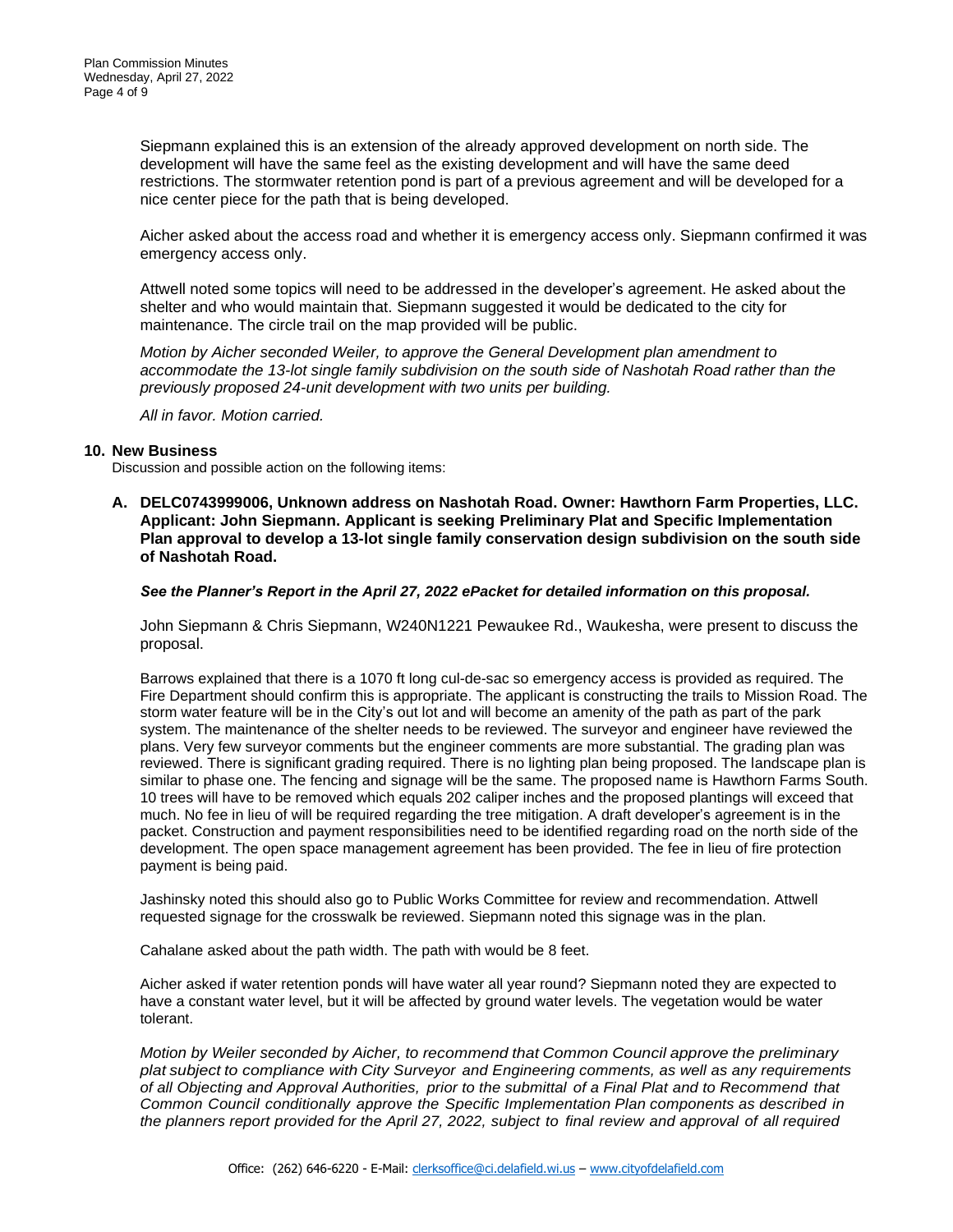*plans and documents by the City Administrator, City Planner, City Surveyor, City Engineer, and City Attorney, as necessary, including the following:*

- *1. Final review and approval of detailed stormwater management and utility connection plans, public road improvement construction plans, trail construction plans, and grading plan*
- *2. Stormwater Management Plan and Maintenance Agreement*
- *3. Developer's Agreement and any necessary Financial Assurances*
- *4. Open Space Management Plan*
- *5. Subdivision Declaration of Restrictions and Covenants*
- *6. Final Plat*

*And subject to approval of recommendation by the Public Works Committee.* 

*All in favor. Motion carried.* 

**B. DELC0787995, 1037 Milwaukee Street. Owner and Applicant: Peter Keck. Applicant seeks feedback and requests the scheduling of a public hearing for a special exception to convert an existing patio into a screened porch on a non-conforming lot that does not meet side yard setbacks.**

#### *See the Planner's Report in the April 27, 2022 ePacket for detailed information on this proposal.*

Peter Keck, 1037 Milwaukee Street, was present to speak regarding the proposal.

Barrows explained that the applicant is converting the existing patio to a porch. The ordinance allows for a request for an exception to the setback. This will require a Public Hearing.

Jashinsky asked about the Public Hearing and who would be notified and if there was an inkling on what the neighbors might think.

Marek asked for clarification as to whether the new structure would be out further than the existing structure. The structure would not be closer than the existing structure.

*Motion by Aicher seconded by Jashinsky, to schedule a public hearing for May 25, 2022 for a special*  exception to convert an existing patio into a screened porch on a non-conforming lot that does not meet *side yard setbacks.*

*All in favor. Motion carried.* 

#### **C. DELC0782001001, 1807 Nagawicka Road. Owner: Walkers Point Property, LLC (Jay Franke & David Herro). Applicant: Peter Damsgaard, Architect. Applicant seeks feedback regarding a Preliminary/Concept Presentation related to building and site improvements being proposed on property formerly occupied by Seven Seas.**

#### *See the Planner's Report in the April 27, 2022 ePacket for detailed information on this proposal.*

Barrows summarized the zoning of the property. The Conditional Use is allowed and there are no prohibitions on the transfer of ownership. The operations cannot cease for more than 12 months. There will be an event prior to October 2022. The renderings were reviewed.

Peter Damsgaard spoke regarding the architectural design. There will be significant appearance improvements, but the overall footprint will not change.

Barrows noted there be 194 parking stalls and the applicant believes only 191 stalls are necessary. Fencing needs to be addressed regarding the setback from the lot line. The applicant is open to extending the fencing as necessary. The weathervane will exceed the height allowance and would need additional approval. The stormwater will need to be reviewed. There will be no tree removal at this time.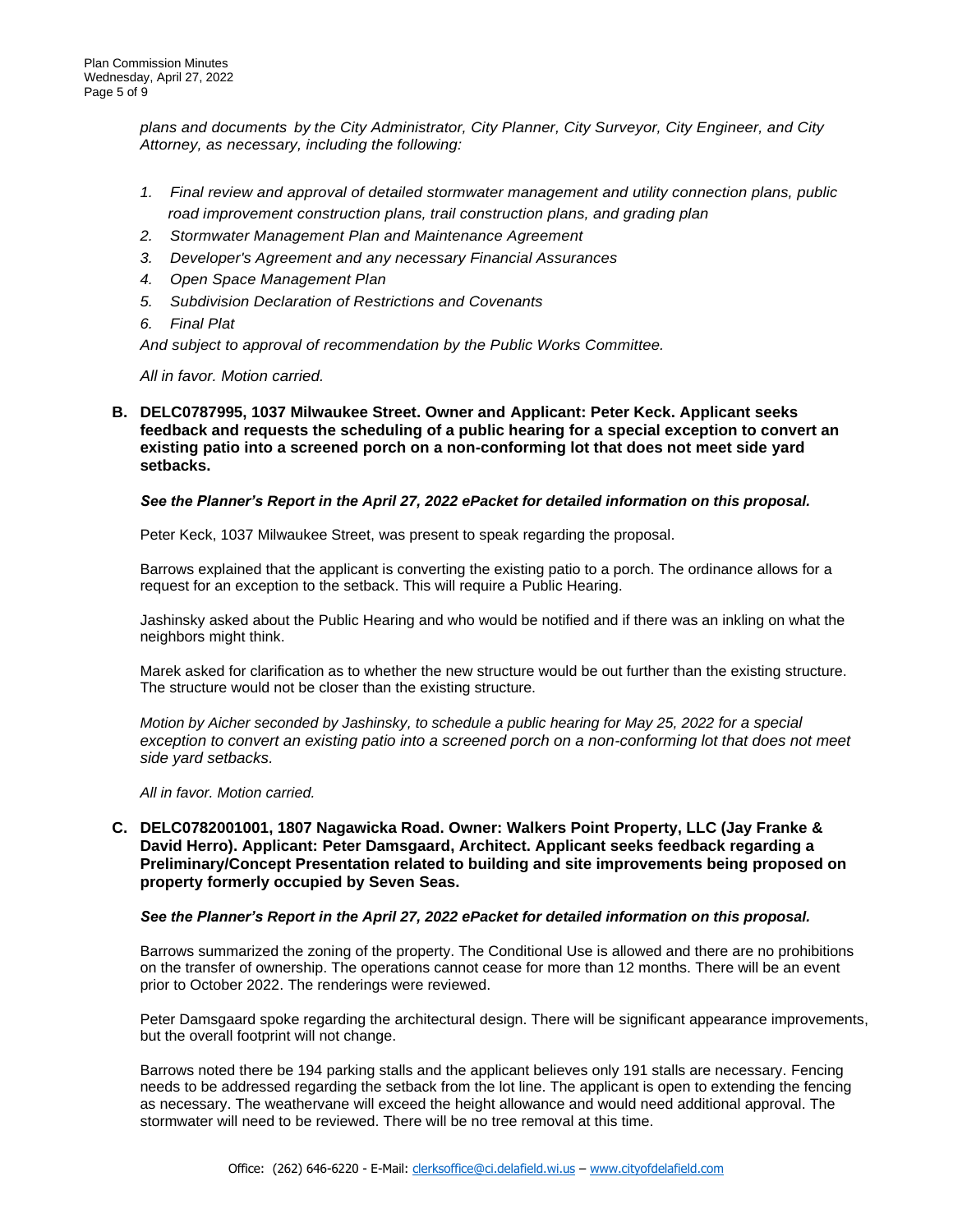Damsgaard noted there may be some trees removed after further review of the parking lot. The existing patio will be graded to be flush with the existing building grade. The bio retention structure cleans the water from the parking lot and controls the infiltration flow. It will meet or exceed the runoff quality requirements of the City.

Jashinsky asked about the existing storm pipe that goes to the south. Damsgaard explained they are looking into more details regarding this pipe, but the intention is to eliminate water running to the south.

Aicher noted construction time is an excellent opportunity to fix these types of issues. Snow removal should be considered with regard to the parking lot islands.

Discussion occurred regarding whether this will need to be reviewed by Public Works Committee. Barrows noted there will be less impervious surface with this plan.

Attwell asked about the boat house and noted that boat hose cannot be rebuilt as is and would have to be built in the character of the buildings in the future.

Aicher suggested beefing up the rooflines for aesthetics.

Marek and Schult appreciated the presentation.

Cahalane asked about the timeline. Damsgaard suggested about a year.

Attwell noted downward lighting on the lakeside would be necessary.

#### **D. DELC0804988001, 3250 Hillside Drive. Owner: B&G Realty, LLC. Applicant: Ryan Janssen, Ryan's Buying, LLC. Applicant seeks feedback regarding a Preliminary/Concept Presentation related to the development of a vacant lot for the purposes of building a tenant salon suite facility, which would be known as Avery and Birch.**

#### *See the Planner's Report in the April 27, 2022 ePacket for detailed information on this proposal.*

Ryan Janssen and Jennifer Janssen, S98W33279 Genevieve Dr., Mukwonago were present to speak regarding the proposal.

Barrows summarize the proposal. The applicant is intending to develop a solon facility, but the site is subject to an existing Planned Unit Development. There is an issue with the green space requirements due to the previous developments. There are options to move forward with the application, but the Conditional Use Panned Unit Development will have to be updated or eliminated to proceed. An amendment or termination would require the sign off of all of the property owners.

Aicher asked what properties were included. Attwell noted it is approximately 8 or 9 properties. Aicher noted the existing lack of cohesive nature of the properties involved. He suggested excluding the property from the boundaries of the agreement. Barrows noted they are all subject to the regional stormwater facility which would have to stay in place.

Jashinsky noted that there should be a utility or cross access based on the items presented. Barrows clarified it was there but was not on the plans.

Barrows explained the possible issues to look for regarding terminating the Conditional Use.

Marek suggested that terminating the Conditional Use would be the most beneficial to all of the property owners.

Attwell noted this would take time.

R. Jansen explained the proposed building is to accommodate the salon chair rental model. The design is upscale. This will be second location. The style is very boutique. There is a coffee bar and the plan is very open space concept in the middle will all of the salon suites having windows with the exception of four.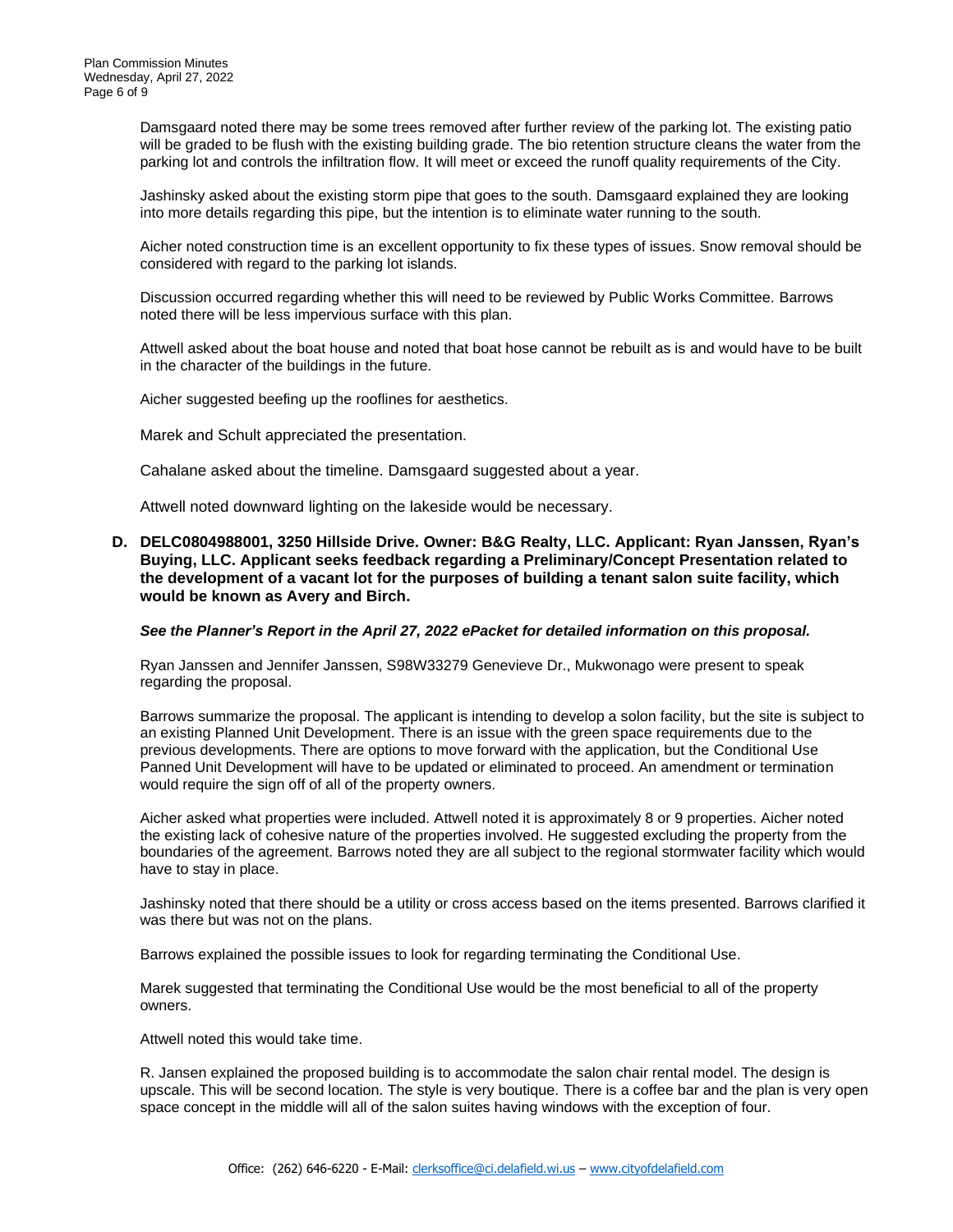The consensus was that the concept was really lovely. The site is small, even without the Conditional Use issue.

Barrows explained the parking requirements and that spots could be banked in the future.

Discussion occurred about how to move the process forward.

**E. DELC0742986, W73 East Wisconsin Avenue. Owner: The Boat House of Lake Country, LLC. DELC0742014, W127 East Wisconsin Avenue. Owner: Boat House of Lake Country Real Estate, LLC. Applicant: Andy Ingarra (owner), Rick Hargarten (MSI General), and Scott Boese (Bauer Sign). Applicant seeks approval of Site Plan and Appearance Review for modifications to the building & light poles.** 

#### *See the Planner's Report in the April 27, 2022 ePacket for detailed information on this proposal.*

Barrows explained that the site had been approved for an amended Conditional Use to expand.

Signage should be shown on a scaled survey and be resubmitted to Plan Commission for review and approval at the May meeting. There were certain conditions that were part of the approval that were summarized, specifically the condition that any large-scale modifications be approved by the Plan Commission. The proposal was summarized. The paint colors were reviewed.

Marek asked if the door was going to add to the total of already existing overhead doors. This will add a door to the current total. Marek did not see any issue with adding the additional overhead door.

The improvements are appreciated.

Attwell noted there are items that need to be addressed as soon as possible that were part of the original Conditional Use amendment approval.

*Motion by Marek seconded by Weiler, to approve the overhead door and facade changes to the buildings and light poles.* 

*All in favor. Motion carried.* 

#### **11. Comprehensive Plan, Zoning and Ordinance Revision:**

**A. DELC0798964, 310 Genesee Street, Owner: Ryan Eisenhut; DELC0798962, 302 Genesee Street, Owner: William & Judy Pawlicki; DELC0798946005, 226 Genesee Street, Owner: Bradley & Marcia Stocks; DELC0798958, 208 Genesee Street, Owner: Jacob & Jacquelyn Feutz; DELC0798957, 200 Genesee Street, Owner: Jeffrey Rademacher & Nancy Harvey; DELC0798954 & DELC0798953, 124 Genesee Street, Owner: Michelle Kelly, and DELC0798892, 600 Poplar Path, Owner: City of Delafield. Applicant: City of Delafield. Consider adoption of a resolution that would recommend approval of an Amendment to the 2030 Comprehensive Plan Text specific to the Central Business land use category and expand the Central Business land use category with a Special Use Area #1 designation on the Land Use Plan Map. The Delafield Cemetery would also be modified from the Medium Density Residential category to the Institutional category.**

#### *See the Planner's Report in the April 27, 2022 ePacket for detailed information on this proposal.*

Barrows explained this proposed change is specific to the Land Use Plan only. The names for the areas on the Land Use Plan versus the zoning categories were clarified.

Aicher asked about the Land Use Plan change and how it affects the current ownership. The purpose is to allow for reasonable conversion of the land over time. Barrows explained that the area would remain R-3 unless another applicant were to request the change to the zoning. The land use id meant to reflect the longterm vision for the properties. Discussion occurred about the zoning and the process to change the zoning and the effects of the Land Use Plan and Rezoning.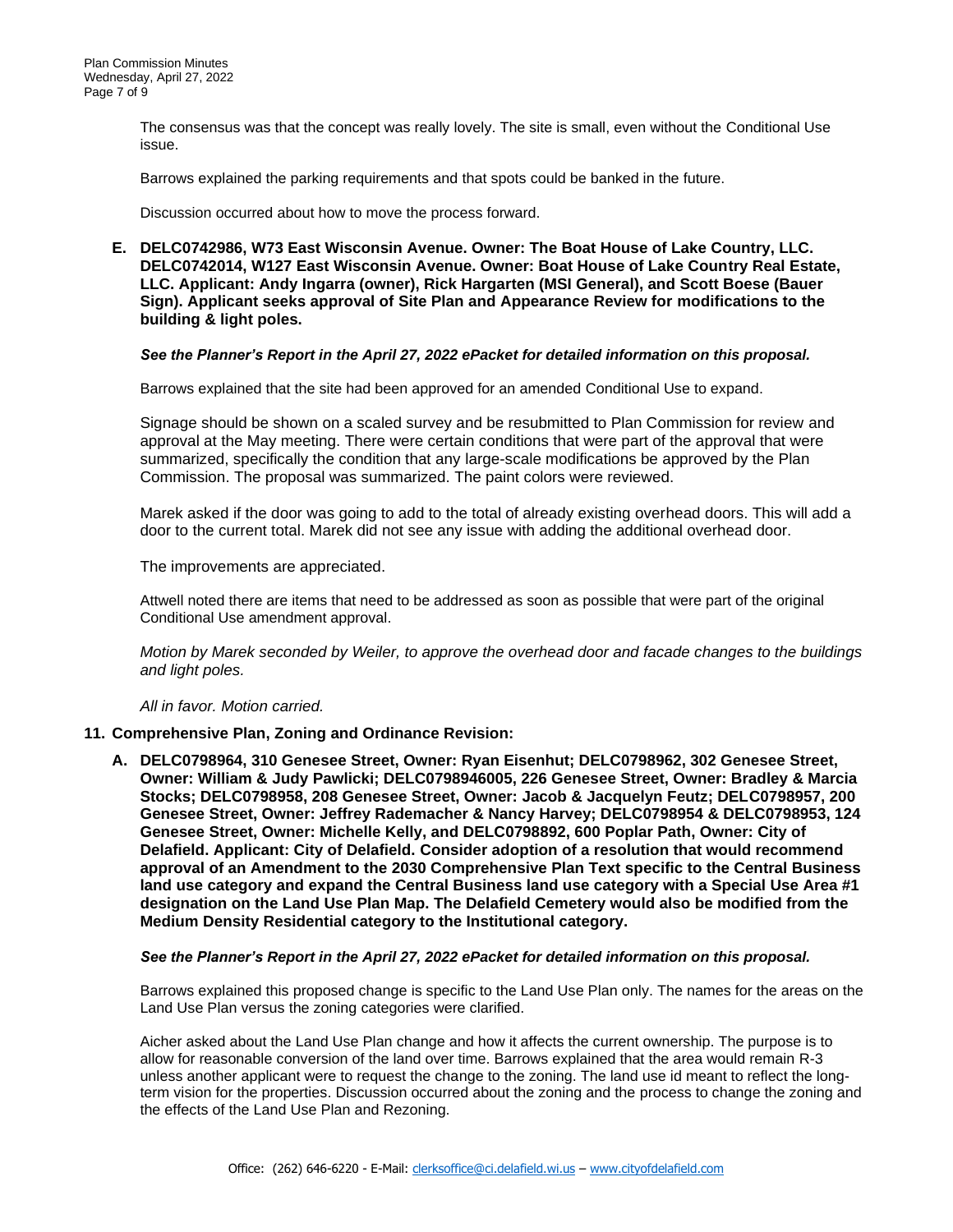Aicher asked about the access easement and the reason for inclusion in the packet. It was included to show the history of the considerations.

*Motion by Marek seconded by Jashinsky, to adopt the resolution recommending to Common Council approval of an Amendment to the 2030 Comprehensive Plan Text specific to the Central Business land use category and expand the Central Business land use category with a Special Use Area #1 designation on the Land Use Plan Map. The Delafield Cemetery would also be modified from the Medium Density Residential category to the Institutional category.*

*Discussion: It was reiterated that there will be a Public Hearing at Common Council for this item and citizens can contact Barrows for information. Aicher stated is important for the residents to understand the course of action for the property to be rezoned beyond the change in the Land Use Plan. Attwell stated there had been a meeting with the property owners. Barrows stated that the language included for the rezone process would require significant review and allows for less latitude for the commercial development. Aicher stated it was a good plan, which is the job of the Plan Commission, but the Common Council will likely consider the wishes of the property owners.* 

*All in favor. Motion carried.* 

#### **B. Initiate Zoning Code text amendments for the creation of a new Central Business Zoning District (CBD-4) and schedule a public hearing for the same.**

#### *See the Planner's Report in the April 27, 2022 ePacket for detailed information on this proposal.*

Barrows explained this is the district that couples with the Land Use Plan amendment. The district will exist for when a property owner chooses to request a rezone in the area of the Land Use Plan that allows for this.

Discussion occurred regarding the clarity. The examples create clarity. The conditions were summarized. There was clarification regarding the access from Genesee St.

Stocks clarified her concerns on the Genesee St. access. There is supposed to be no parking allowed based on the design of the roadway. The parking and limited access from Genesee St. restriction would make business access difficult. Discussion occurred regarding the limited access.

Aicher asked if this was just to add the district to the Zoning. Barrows clarified that this was to address the need with new area in the Land Use Plan. Aicher pointed out that the language related to Genesee St. should be removed so the district applies uniformly.

Barrows noted that from a planning perspective, it is awkward to skip a section of property when zoning for similar areas.

The setbacks were discussed. 10' setbacks from the Right of Way were agreed upon.

Parking was discussed. The language from CBD-2 shall be included.

*Motion by Marek seconded by Jashinsky, to initiate the application and schedule a public hearing for May 25, 2022.* 

#### *All in favor. Motion carried.*

**C. DELC0781989001, DELC0781989003, DELC0781989002, & DELC0784999, Owner: JAG II, LLC. DELC0781990001, Owner: John & Carolyn Geason, DELC0784997, Owner: Michael & Jill Woodford, DELC0784999001, Owner: James Parry, DELC0781990003, Owner: JAG 1605, LLC., DELC0778999001 & DELC0779999, Owner: Nagawicka View Dairy, Inc. Applicant: City of Delafield. Discussion regarding potential amendments to the 2030 Comprehensive Plan, including amendments to the Land Use Plan Map, so that the subject properties are all designated in the Medium Density Residential Category in accordance with the recommendations of the Economic Development – Land Use Focus Group. Currently, the lands on the west side of STH 83 are designated as Agriculture on the Land Use Plan Map.**